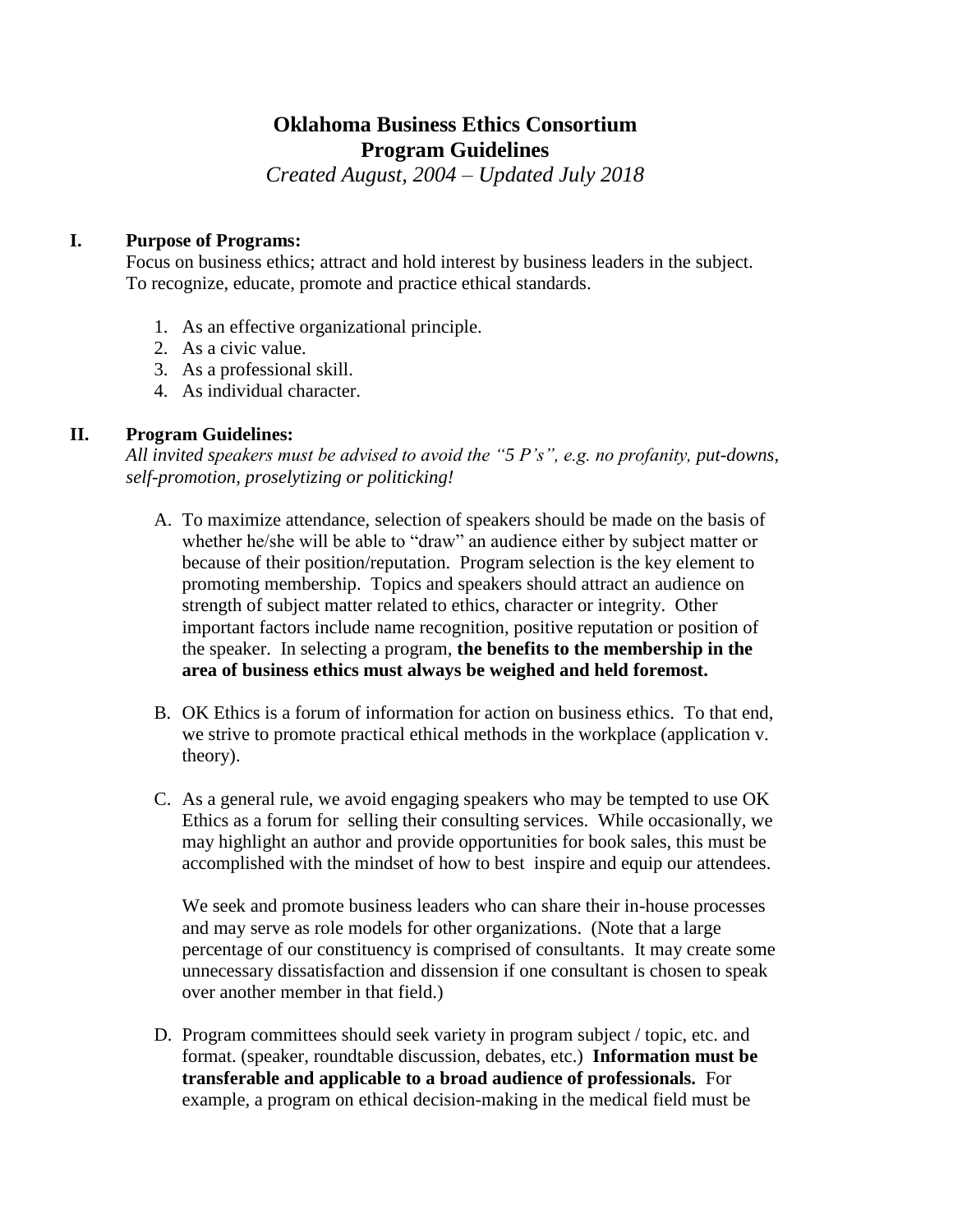broad enough to be practically applied by someone in the accounting profession. This can be achieved if emphasis is given to the process of decision-making, rather than on medical terms.

- E. **An individual actively running for a political office is precluded from speaking as it may create an impression of partisanship.** (The OK Ethics Board must be consulted before engaging anyone holding an elected office as a speaker. The purpose is to provide feedback and guidance.)
- F. OK Ethics is not a marketing organization, so speaker self-promotion is not permitted. (Again, book sales are permitted – see also item C.)

As a non-sectarian organization, the Consortium is not a platform for religious proselytizing. We respect the diverse beliefs held by our members and, for that reason, request that our speakers recognize that the Consortium is not an appropriate venue for promoting religious issues.

## **Meeting Places:**

Each Chapter is autonomous in determining its place of meetings. It is expected to meet in a place where any members or guests can attend. Preference is for a central location. Prices should not be excessive and must be kept consistent through the chapters because of the inclusion of prepaid meals in dues and for budgeting purposes.

### **Cancellation:**

The chapter board may cancel a regular meeting if it falls on a legal holiday or in the event of bad weather, epidemic or of a disaster affecting the whole community. (Note that insurance cancellation policy does not cover "foreseeable" events, but will cover a speaker's failure to appear or cancellation due to hazardous road conditions.)

### **Scheduling:**

Regular meetings should be consistent in day and time at each Chapter and start and end on time.

- Oklahoma City Second Wednesday of the month 11:30 to 1:00
- Tulsa Third Thursday of the month  $11:30a$ .m. to  $1:00p$ .m.

Special meetings, workshops, etc, may be scheduled by the Board.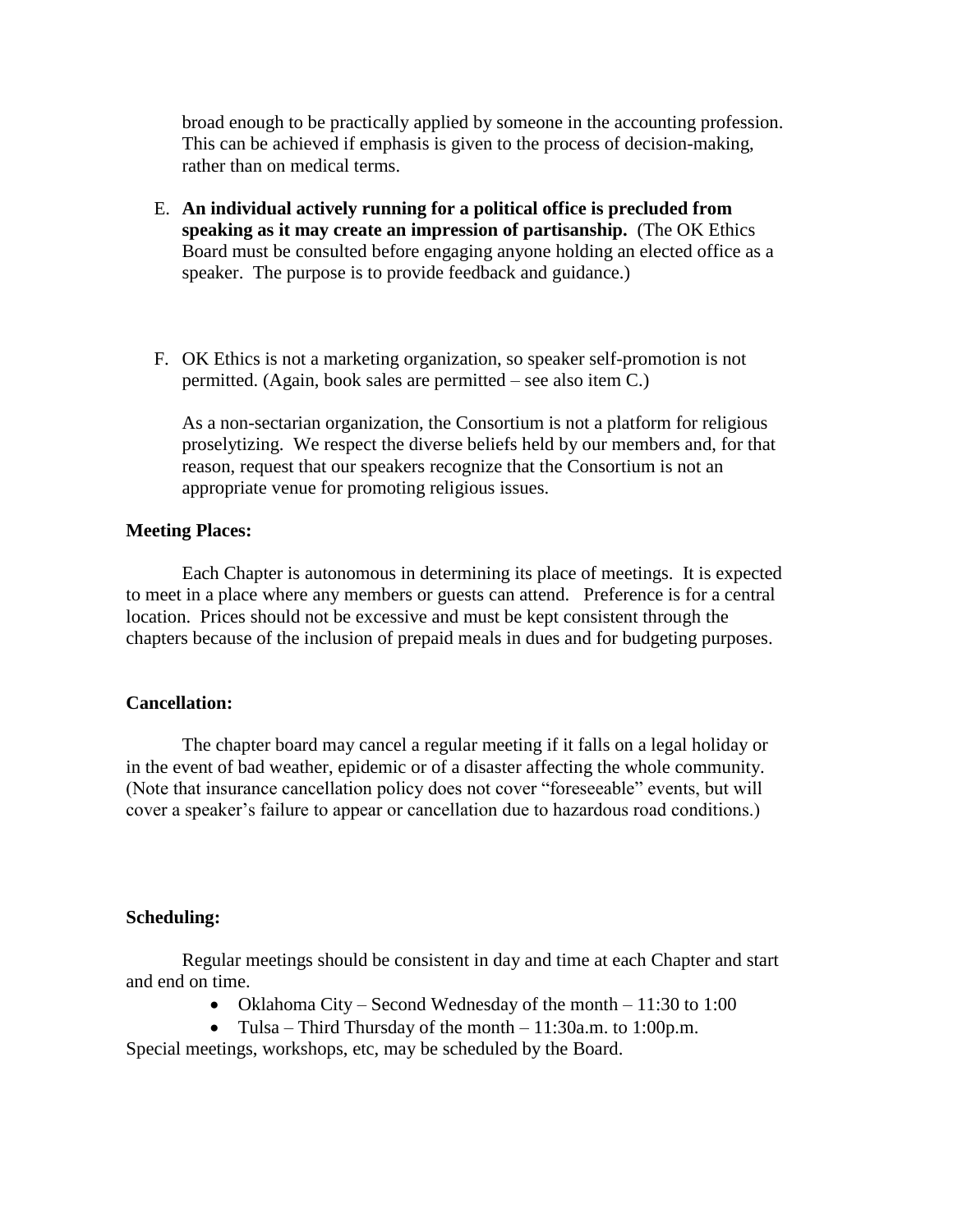Changes in dates may be made in order to accommodate speakers' schedules (e.g. such as the situation involving shared presenters). Under no circumstances should a chapter schedule an event on the same day as a different chapter.

## **Expenses:**

If Chapters invite non-member speakers, the individual Chapter is expected to pay their expenses, if any. Expenses beyond those of regular meals, must be approved by the CEO, after review and approval by the Treasurer.. Normally, we avoid paying honorariums or fees to speakers. Rare exceptions include out-of-state professional speakers.

# **Program Format:**

 $\overline{a}$ 

- It is essential that each Chapter provides for a definite order of business at its regular meetings, with provision for a speaker / program as well as networking. **The central focus must be on business ethics and related subject matter.**
- Program committee should select a regular member to do a **brief presentation on one of the Guiding Principles at the beginning of each meeting**. This will help ensure that these Principles are continually emphasized.
- Continuing education credits should be offered as often as practical and must be consistent with authorizing organization's guidelines. For example, CPE's for accountants must satisfy all requirements by the Accountancy Board. To ensure consistency and protect the reputation of OK Ethics, approval of CPE recommendations is held by the CEO. It will be contingent on 1) a committee review of CPE guidelines, 2) timeliness of submission of the program description; and 3) a clear connection to the practical application of ethics.

## **Guidelines for communicating a recommendation for CPE or other certification programs:**

- 1) **General program description** that can be used both for PR purposes as well as for demonstrating proof that the program was related to ethics.<sup>1</sup>
- 2) **Target audience** (e.g. HR Accounting? Basic or intermediate level?)

<sup>&</sup>lt;sup>1</sup> Special Note: Because of the nature of our organization, OK Ethics rigorously strives to abide *by certification rules, whether for CPA's or other professional entities.For example, OK Ethics is responsible for maintaining records of the program content and attendance for a five year period under OAB rules. Certain specifications must be met, such as programs must be 50 minutes and focused on ethics.*